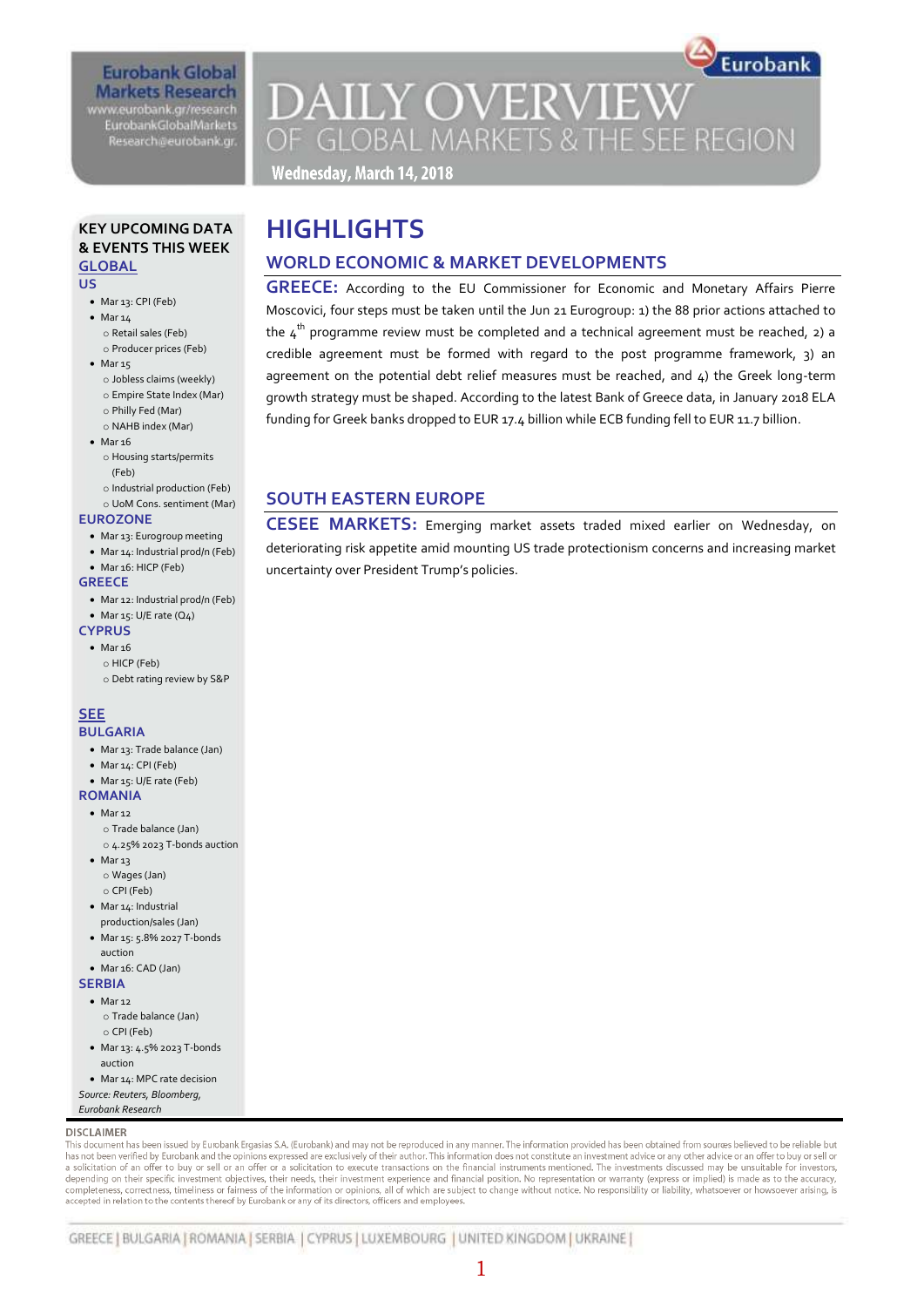March 14, 2018

# **AILY OVERVIEW** OF GLOBAL MARKETS & THE SEE REGION



# **Latest world economic & market developments**





#### **GREECE**

According to the EU Commissioner for Economic and Monetary Affairs Pierre Moscovici, four steps must be taken until the June 21 Eurogroup: 1) the 88 prior actions attached to the  $4^{\text{th}}$  programme review must be completed and a technical agreement must be reached, 2) a credible agreement must be formed with regard to the post programme framework, 3) an agreement on the potential debt relief measures must be reached, and 4) the Greek longterm growth strategy must be shaped. With respect to the IMF, the EU Commissioner reportedly commented that the potential return of the Fund to Greece's programme matters more as a "certificate of debt sustainability" considering that the funds that will be contributed by the IMF will likely be limited. According to the latest Bank of Greece data, in January 2018 ELA funding for Greek banks dropped to EUR 17.4 billion (down from EUR 21.6 billion in December 2017) while ECB funding fell to EUR 11.7 billion (down from EUR 12.1 billion in December 2017), thus bringing total Eurosystem funding to EUR 29.1 billion compared to EUR 33.7 billion in the previous month.

andimitriadou@eurobank.gr

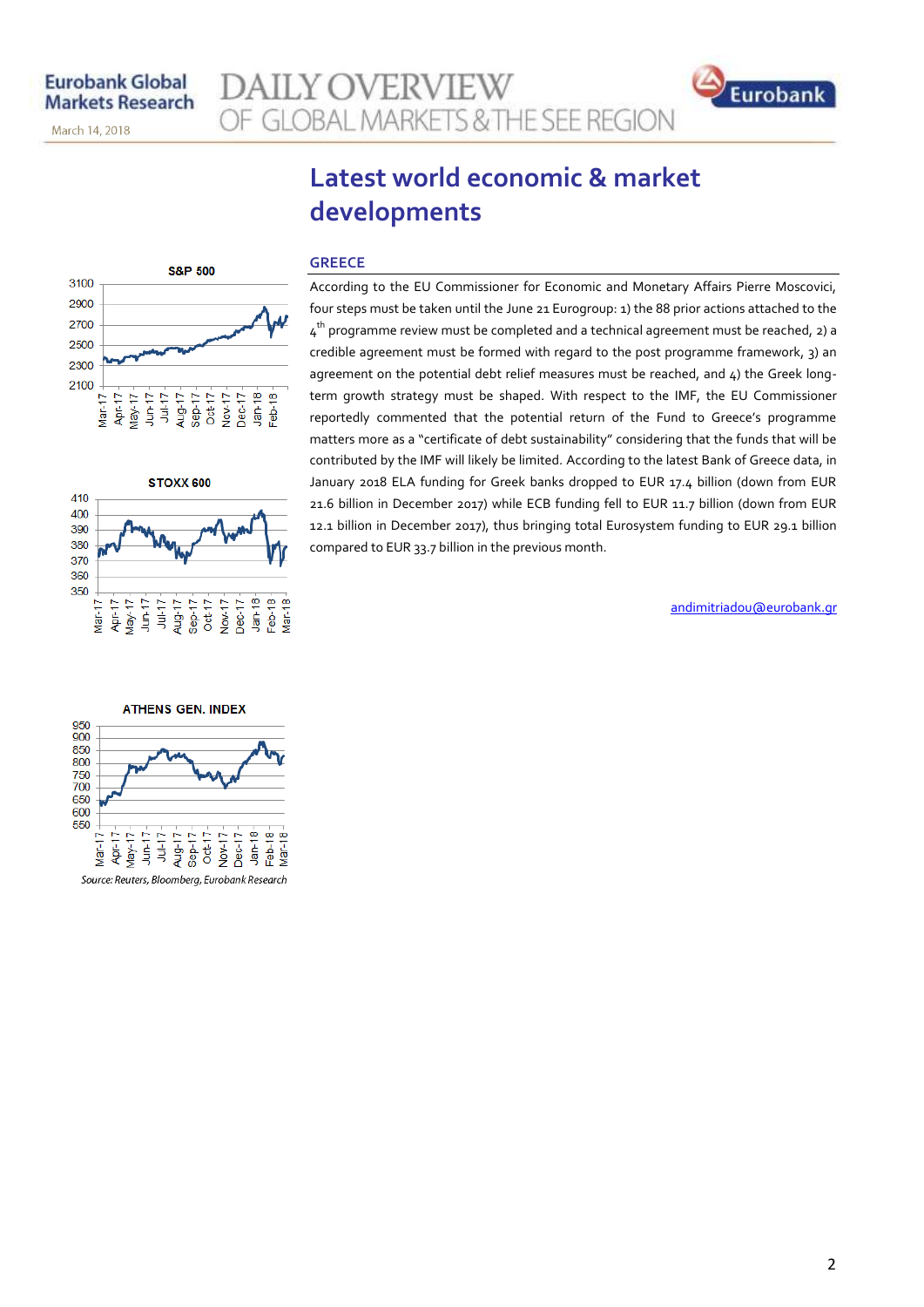## **Eurobank Global Markets Research**

March 14, 2018

| <b>BULGARIA: Indicators</b> | 2016   | 2017e        | 2018f  |  |  |  |
|-----------------------------|--------|--------------|--------|--|--|--|
| Real GDP growth %           | 3.9    | 3.8          | 3.8    |  |  |  |
| CPI (pa, yoy %)             | $-0.8$ | 21           | 2.4    |  |  |  |
| Budget Balance/GDP*         | 1.6    | 0.8          | $-1.0$ |  |  |  |
| Current Account/GDP         | 5.4    | 5.0          | 4.5    |  |  |  |
| <b>EUR/BGN</b> (eop)        | 1.9558 |              |        |  |  |  |
|                             | 2016   | current 2017 |        |  |  |  |
| Policy Rate (eop)           |        | N/A          |        |  |  |  |

*\* on a cash basis*

*Source: Reuters, Bloomberg, Eurobank Research, National Authorities*

| <b>CYPRUS: Indicators</b>  | 2016   | 2017e  | 2018f |
|----------------------------|--------|--------|-------|
| Real GDP growth %          | 3.0    | 3.8    | 3.6   |
| HICP (pa, yoy %)           | $-1.2$ | 0 Z    | 1.0   |
| <b>Budget Balance/GDP*</b> | 0.4    | n 2    | 04    |
| Current Account/GDP        | $-5.7$ | $-5.4$ | -62   |
| * ESA 2010                 |        |        |       |

*Source: Reuters, Bloomberg, Eurobank Research, National Authorities*

| <b>ROMANIA: Indicators</b> | 2016   | 2017e   | 2018f  |
|----------------------------|--------|---------|--------|
| Real GDP growth %          | 4.8    | 7.0     | 4.0    |
| CPI (pa, yoy %)            | $-1.6$ | 1.3     | 3.5    |
| Budget Balance/GDP *       | $-2.4$ | $-3.0$  | $-44$  |
| Current Account/GDP        | $-2.2$ | $-3.5$  | $-4.0$ |
| <b>EUR/RON</b> (eop)       | 4.54   | 4.67    | 4.70   |
|                            | 2017   | current | 2018   |
| Policy Rate (eop)          | 1.75   | 2.25    | 3.00   |

*\* on a cash basis*

*Source: Reuters, Bloomberg, Eurobank Research, National Authorities*

| <b>SERBIA: Indicators</b>                      | 2016   | 2017e   | <b>2018f</b> |
|------------------------------------------------|--------|---------|--------------|
| Real GDP growth %                              | 2.7    | 1.9     | 3.0          |
| CPI (pa, yoy %)                                | 1.1    | 3.2     | 3.0          |
| <b>Budget Balance/GDP</b>                      | $-1.3$ | 0.5     | -0.6         |
| Current Account/GDP                            | $-3.1$ | $-5.7$  | $-4.7$       |
| EUR/RSD (eop)                                  | 123.40 | 118.2   | 116.5        |
|                                                | 2017   | current | 2018         |
| Policy Rate (eop)                              | 3.50   | 3.50    | 4.00         |
| Source: Reuters, Bloomberg, Furobank Research. |        |         |              |

*National Authorities*



#### **L-T ccy Moody'sS&P Fitch** *SERBIA Ba3 BB BB ROMANIA Baa3 BBB- BBB-BULGARIA Baa2 BBB- BBB CYPRUS B1 BB+ BB-***Credit Ratings**

# **Latest economic & market developments in the CESEE region**

### **CESEE MARKETS**

**AILY OVERVIEW** 

OF GLOBAL MARKETS & THE SEE REGION

Emerging market assets traded mixed earlier on Wednesday, on deteriorating risk appetite amid mounting US trade protectionism concerns and increasing market uncertainty over President Trump's policies after he fired Secretary of State Rex Tillerson on Tuesday. This news overshadowed upbeat data releases for February in China, the world's second largest economy, which signaled strong GDP growth in the first quarter of the year. In more detail, industrial production grew by 7.2%YoY, picking up pace from 6.6%YoY in January and confounding expectations for a slowdown to 6.2%YoY. Likewise, fixed asset investments rose by 7.9%YoY outpacing a market median forecast for deceleration to 7.0%YoY from the prior month's 7.2%YoY increase. Meanwhile, retail sales inched higher by 9.7% on a year-todate basis, nearly in line with market expectations for a 9.8%YoY advance.

Trailing losses in Wall Street overnight and Asian bourses earlier today, emerging market shares fell, with the MSCI Emerging Markets index sliding by 0.3% on the day in European trade in a snap of a 4-session rising streak. The majority of main stock indices in the region also recoiled, with Poland's WIG posting the highest daily decline of 0.4%, while Turkey's BIST outperformed its regional peers bucking the negative trend to stand 0.5% firmer at the time of writing compared to the prior session's settlement.

In the FX markets, most regional currencies gained some ground against a weaker US dollar. On the flipside, the Serbian dinar remained under pressure reaching new 2-month lows near 118.45/€ ahead of the MPC meeting later today - that was deferred from a week earlier due to other commitments of Board members - and in view of a weak inflation data for February released earlier in the week, that stirred market talk for a potential cut in the key policy rate from the current record low of 3.50% today. Albeit a 25bps rate cut today appears to be on the cards, an argument backed by benign inflationary pressures and the dinar's appreciation to 3-½-year highs recently, several factors suggest that the Central Bank has already reached or is close to the bottom of its monetary easing cycle. The recent easing in CPI appears to be mostly driven by the impact of last year's high base instigated by adverse weather conditions with inflation anticipated to inch higher later in the year as domestic demand dynamics are expected to improve further, labour market conditions remain tight and some fiscal loosening is penciled in for this year after three consecutive years of significant consolidation. In addition, monetary policy normalization by major Central Banks pose risks to domestic financial markets. Meanwhile, upside risks to the inflation outlook also stem from global oil and food prices.

[gphoka@eurobank.gr](mailto:gphoka@eurobank.gr)

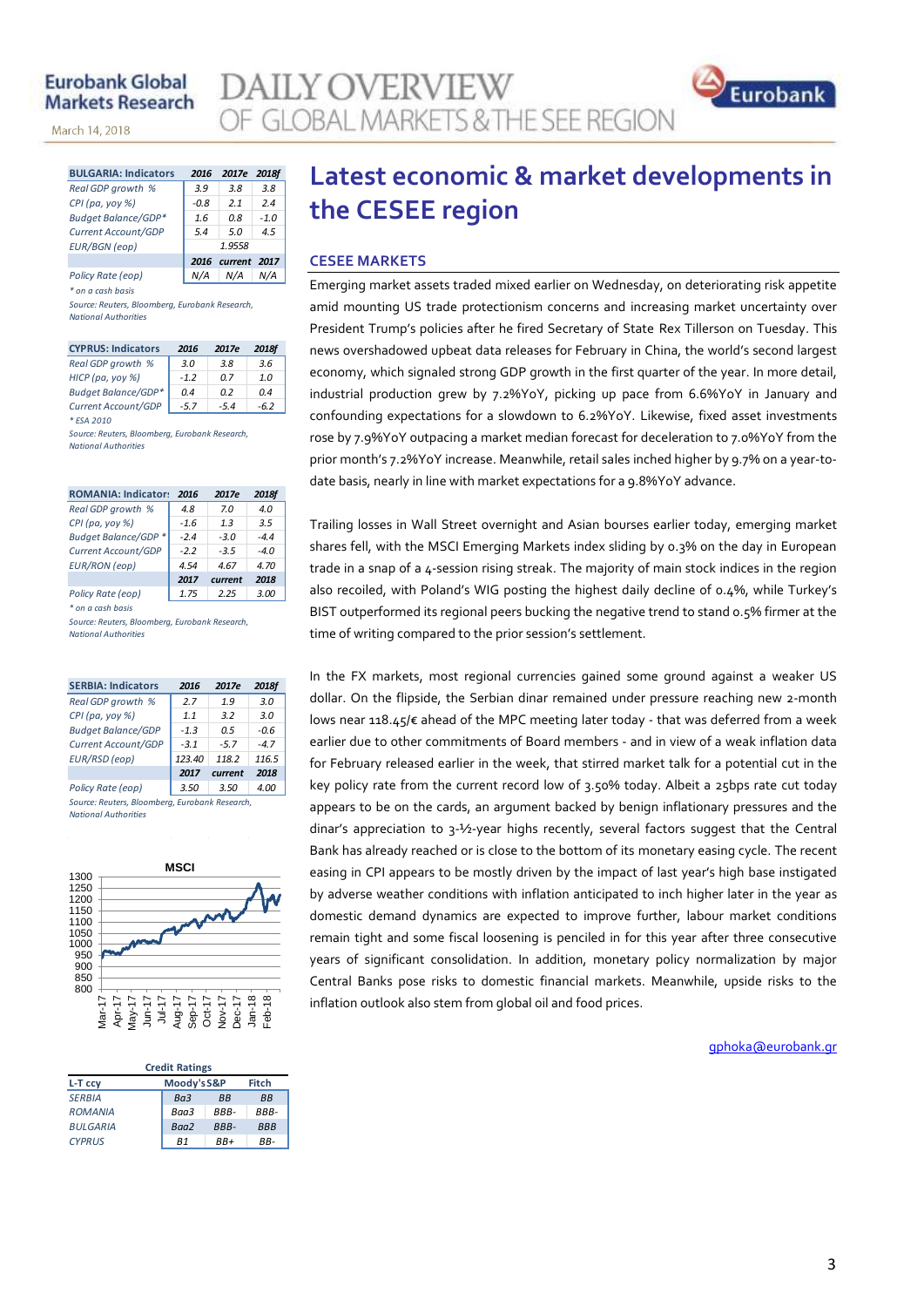# **Eurobank Global Markets Research**

March 14, 2018

**DAILY OVERVIEW**<br>OF GLOBAL MARKETS & THE SEE REGION



| <b>GLOBAL MARKETS</b> |          |         |             |              |        |         |             |                         |      |              |                     |                    |      |         |             |
|-----------------------|----------|---------|-------------|--------------|--------|---------|-------------|-------------------------|------|--------------|---------------------|--------------------|------|---------|-------------|
| <b>Stock markets</b>  |          |         |             | <b>FOREX</b> |        |         |             | <b>Government Bonds</b> |      |              |                     | <b>Commodities</b> |      |         |             |
|                       | Last     | ΔD      | <b>AYTD</b> |              | Last   | ΔD      | <b>AYTD</b> | (yields)                | Last | <b>ADbps</b> | $\triangle YTD$ bps |                    | Last | ΔD      | <b>AYTD</b> |
| S&P 500               | 2783.57  | 0.0%    | 4.1%        | EUR/USD      | 1.2394 | 0.5%    | 3.2%        | $UST - 10vr$            | 2.86 | $-1$         | 45                  | <b>GOLD</b>        | 1327 | 0.3%    | 1.8%        |
| Nikkei 225            | 21968.10 | 0.7%    | $-3.5%$     | GBP/USD      | 1.3975 | 0.5%    | 3.4%        | Bund-10vr               | 0.63 | $-1$         | 20                  | <b>BRENT CRUDE</b> | 64   | $-1.2%$ | $-4.0\%$    |
| STOXX 600             | 377.02   | $-0.6%$ | $-3.1%$     | USD/JPY      | 106.69 | $-0.3%$ | 5.6%        | $JGB - 10yr$            | 0.05 | 0            |                     | <b>LMEX</b>        | 3278 | $-1.0%$ | $-4.1%$     |

### **CESEE MARKETS**

| <b>SERBIA</b>                                   |                      |                  |                  | <b>ROMANIA</b>        |           |                  |                         | <b>BULGARIA</b>       |                    |                  |                  |
|-------------------------------------------------|----------------------|------------------|------------------|-----------------------|-----------|------------------|-------------------------|-----------------------|--------------------|------------------|------------------|
| <b>Money Market</b>                             |                      |                  |                  | <b>Money Market</b>   |           |                  |                         | <b>Money Market</b>   |                    |                  |                  |
| <b>BELIBOR</b>                                  | Last                 | <b>ADbps</b>     | ∆YTD bps         | <b>ROBOR</b>          | Last      | <b>ADbps</b>     | ∆YTD bps                | <b>SOFIBOR</b>        | Last               | <b>ADbps</b>     | ∆YTD bps         |
| T/N                                             | 2.57                 | $-1$             | 5                | O/N                   | 1.33      | 0                | 24                      | <b>LEONIA</b>         | 0.01               | 0                | $\mathbf{1}$     |
| 1-week                                          | 2.69                 | $-2$             | 8                | 1-month               | 1.59      | $-1$             | $-28$                   | 1-month               | $-0.28$            | $-1$             | $-3$             |
| $1$ -month                                      | 2.87                 | $-2$             | $\overline{2}$   | 3-month               | 2.05      | $-1$             | 0                       | $3$ -month            | $-0.19$            | 0                | $-1$             |
| 3-month                                         | 3.15                 | 0                | $\overline{3}$   | 6-month               | 2.37      | $-2$             | 10                      | 6-month               | $-0.05$            | 0                | 0                |
| 6-month                                         | 3.28                 | $-3$             | $\overline{a}$   | 12-month              | 2.51      | $-2$             | 19                      | 12-month              | 0.27               | 0                | $-5$             |
| <b>RS Local Bonds</b>                           |                      |                  |                  | <b>RO Local Bonds</b> |           |                  |                         | <b>BG Local Bonds</b> |                    |                  |                  |
|                                                 | Last                 | <b>ADbps</b>     | ∆YTD bps         |                       | Last      | <b>ADbps</b>     | ∆YTD bps                | (yields)              | Last               | <b>ADbps</b>     | ∆YTD bps         |
| 3Y RSD                                          | 3.92                 | 0                | $-36$            | 3Y RON                | 3.28      | 0                | $-10$                   | 3Y BGN                | 0.00               | 0                | 6                |
| 5Y RSD                                          | 4.23                 | $\it{O}$         | $-1$             | 5Y RON                | 3.94      | 0                | 16                      | 5Y BGN                | 0.25               | $\boldsymbol{0}$ | 10               |
| 7Y RSD                                          | 4.60                 | 0                | $-57$            | 10Y RON               | 4.58      | 0                | 26                      | 10Y BGN               | 1.09               | 0                | 13               |
| <b>RS Eurobonds</b>                             |                      |                  |                  | <b>RO Eurobonds</b>   |           |                  |                         | <b>BG Eurobonds</b>   |                    |                  |                  |
|                                                 | Last                 | <b>ADbps</b>     | ∆YTD bps         |                       | Last      | <b>ADbps</b>     | ∆YTD bps                |                       | Last               | <b>ADbps</b>     | ∆YTD bps         |
| USD Feb-20                                      | 3.45                 | $-1$             | 46               | <b>EUR Oct-25</b>     | 1.56      | 0                | $\overline{2}$          | <b>EUR Mar-22</b>     | 0.20               | 0                | 28               |
| <b>USD Nov-24</b>                               | 6.36                 | $-17$            | 32               | USD Jan-24            | 3.74      | $\mathbf{1}$     | 74                      | <b>EUR Sep-24</b>     | 0.87               | $\boldsymbol{0}$ | 29               |
| <b>CDS</b>                                      |                      |                  |                  | <b>CDS</b>            |           |                  |                         | <b>CDS</b>            |                    |                  |                  |
|                                                 | Last                 | <b>ADbps</b>     | <b>AYTD bps</b>  |                       | Last      | <b>ADbps</b>     | <b>AYTD bps</b>         |                       | Last               | <b>ADbps</b>     | <b>AYTD bps</b>  |
| 5-year                                          | 92                   | 0                | $-26$            | 5-year                | 81        | $-1$             | -9                      | 5-year                | 55                 | 0                | -42              |
| 10-year                                         | 134                  | $\boldsymbol{0}$ | $-28$            | 10-year               | 125       | $-1$             | $-8$                    | $10$ -year            | 97                 | 0                | $-44$            |
| <b>STOCKS</b>                                   |                      |                  |                  | <b>STOCKS</b>         |           |                  |                         | <b>STOCKS</b>         |                    |                  |                  |
|                                                 | Last                 | ΔD               | <b>AYTD</b>      |                       | Last      | AD               | <b>AYTD</b>             |                       | Last               | $\Delta D$       | <b>AYTD</b>      |
| BELEX15                                         | 741.8                | 0.33%            | $-2.37%$         | <b>BET</b>            | 8603.1    | 0.51%            | 10.95%                  | <b>SOFIX</b>          | 679.8              | $-0.23%$         | 0.35%            |
| <b>FOREX</b>                                    |                      |                  |                  | <b>FOREX</b>          |           |                  |                         | <b>FOREX</b>          |                    |                  |                  |
|                                                 | Last                 | ΔD               | <b>AYTD</b>      |                       | Last      | AD               | <b>AYTD</b>             |                       | Last               | ΔD               | <b>AYTD</b>      |
| <b>EUR/RSD</b>                                  | 118.28               | $-0.25%$         | 0.53%            | <b>EUR/RON</b>        | 4.663     | $-0.02%$         | 0.04%                   | USD/BGN               | 1.578              | 0.48%            | 3.26%            |
|                                                 | <b>BELEX15 Index</b> |                  |                  |                       |           | <b>BET Index</b> |                         |                       | <b>SOFIX Index</b> |                  |                  |
| 800                                             |                      |                  |                  | 9400<br>8900          |           |                  |                         | 800                   |                    |                  |                  |
|                                                 |                      |                  |                  | 8400                  |           |                  |                         | 700                   |                    |                  |                  |
| 750                                             |                      |                  |                  | 7900                  |           |                  |                         |                       |                    |                  |                  |
| 700                                             | Wegwy                |                  |                  | 7400<br>6900          |           |                  |                         | 600                   |                    |                  |                  |
|                                                 |                      |                  |                  | 6400                  |           |                  |                         |                       |                    |                  |                  |
| 650                                             |                      |                  |                  | 5900                  |           |                  |                         | 500                   |                    |                  |                  |
|                                                 |                      |                  |                  |                       | $71 - 10$ |                  | Jan-18                  |                       | $71 - 10$          |                  | $Jan-18$         |
| Mar-17                                          | こう                   | $Sep-17$         | $Dec-17$         | Mar-17                | May-17    | Nov-17<br>Sep-17 | <b>Mar-18</b>           | Mar-17<br>$May-17$    |                    | Nov-17<br>Sep-17 |                  |
|                                                 |                      |                  |                  |                       |           |                  |                         |                       |                    |                  |                  |
| <b>EUR/RSD</b><br><b>EUR/RON</b><br>125<br>4.70 |                      |                  |                  |                       |           |                  | <b>USD/BGN</b>          |                       |                    |                  |                  |
|                                                 | 4.65<br>123          |                  |                  |                       |           |                  | 1.90<br>1.80            |                       |                    |                  |                  |
|                                                 |                      |                  |                  | 4.60                  |           |                  |                         |                       |                    |                  |                  |
| 121                                             |                      |                  |                  | 4.55<br>1.70<br>4.50  |           |                  |                         |                       |                    |                  |                  |
| 119                                             |                      |                  |                  | 445                   |           |                  |                         | 1.60<br>1.50          |                    |                  |                  |
| 117                                             |                      |                  |                  | 4.40<br>4.35          |           |                  |                         | 1.40                  |                    |                  |                  |
|                                                 |                      |                  | Mar-18<br>Dec-17 |                       |           |                  |                         |                       |                    |                  |                  |
| Mar-17                                          | $J$ un-17            | Sep-17           |                  | <b>Mar-17</b>         | Jun-17    | Sep-17           | <b>Mar-18</b><br>Dec-17 | Mar-17                | $Jun-17$           | Sep-17           | Dec-17<br>Mar-18 |
|                                                 |                      |                  |                  |                       |           |                  |                         |                       |                    |                  |                  |

Source: Reuters, Bloomberg, Eurobank Economic Analysis and Financial Markets Research Data updated as of 17:30 EST of previous session